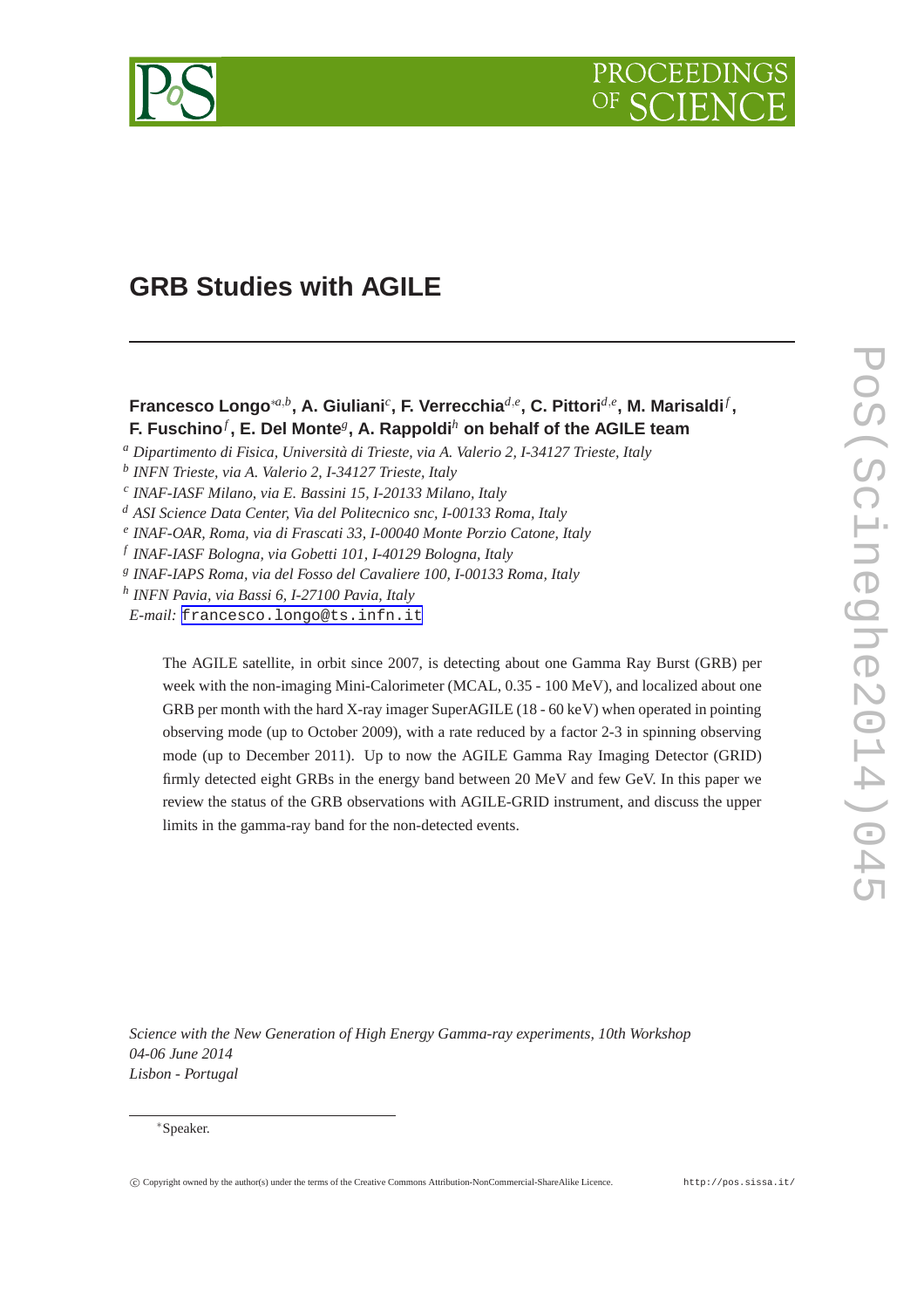### **1. The AGILE satellite**

Launched on April 2007, AGILE [[1](#page-3-0)], [[2\]](#page-3-0) is a scientific satellite included in the "Small mission" program of the Italian Space Agency (ASI) operating at a low inclination (2.5°) Low-Earth Orbit at 540 km altitude and is devoted to the observation of the sky in the hard X-ray and gamma-ray energy bands .

The AGILE payload is composed of two co-aligned imagers: the hard X-ray monitor Super-AGILE [\[3\]](#page-3-0), sensitive in the 18-60 keV energy band with a field of view of  $\sim 1$  sr and an angular resolution of 6 arcmin, and the Gamma Ray Imaging Detector (GRID, [\[4\]](#page-3-0)), a pair-tracking telescope based on a tungsten-silicon tracker [[5\]](#page-3-0), sensitive in the energy band from 30 MeV to few GeV with a field of view of∼ 2.5 sr and a point spread function ranging between 3.5° (at 100 MeV) and 0.7◦ (at 1 GeV). The Minicalorimeter (MCAL, [[6](#page-3-0)]) of the gamma-ray imager, based on CsI(Tl) scintillating bars, can independently detect transient events at MeV energies, using a dedicated trigger logic acting on several time scales spanning four orders of magnitude between 290  $\mu$ s and 8 seconds [\[7](#page-3-0)], in an almost all-Sky field of view with maximum sensitivity at an angle of roughly 90<sup>○</sup> with respect to the satellite boresight.

#### **2. Observation of GRB with AGILE**

Both SuperAGILE and MCAL are equipped with on-board triggering algorithms (see [\[8\]](#page-3-0) and [[7](#page-3-0)] respectively) developed to detect short gamma-ray transient events such as Gamma Ray Bursts (GRBs) and Terrestrial Gamma-ray Flashes. Dedicated telemetry packets are introduced in the data stream to downlink the trigger information. Since the beginning of the AGILE operations, Super-AGILE and MCAL are active members of the InterPlanetary Network (IPN). On November 2009 AGILE suffered a malfunction to the reaction wheel and, after that time, the satellite is working in a spinning operative mode, with an angular velocity of  $\sim 0.8°$  per second around the axis pointing toward the Sun and scanning  $\sim$  70 % of the Sky in every orbit. In pointing operative mode the localization rate of SuperAGILE was ∼ 1 GRB per month and it was reduced by a factor of 2 - 3 in spinning mode. While all AGILE instruments functions are still nominal, due to ASI's Malindi ground station problems in 2012 the number of AGILE daily passes acquired from ground has been decreased from 16-17/day to 6-7/day on average, and SuperAGILE was put in the so-called "Idle" mode since September 2012 to optimize the AGILE-GRID telemetry budget. The last GRB detected by SuperAGILE is GRB 111211A [\[9\]](#page-3-0), located at a redshift of 0.478 [[10\]](#page-3-0) and associated with a Supernova [\[11](#page-3-0)]. The MCAL detection rate is  $\sim 1$  GRB per week and is pratically not affected by the spinning operative mode. All the 85 hard GRB detected by MCAL in the pointing mode until October 2009 were analysed in detail. The resulting catalog was recently published cointaining timing data for 84 and spectral data for 21 bursts[[12\]](#page-3-0), and it is also available from the AGILE Data Center web pages in the form of an interactive web table<sup>1</sup> providing some additional information.

Until September 2014 the GRID firmly detected eight GRBs in the high-energy gammaray band: GRB 080514B [[13\]](#page-3-0), [[14\]](#page-3-0), GRB 090401B [\[15](#page-3-0)], GRB 090510 [\[16](#page-3-0)], [\[17](#page-3-0)], [[18\]](#page-3-0), GRB 100724B [\[19](#page-3-0)], GRB130327B[[20\]](#page-3-0), GRB 130427A[\[21](#page-3-0)], GRB 131108A[\[22](#page-3-0)] and GRB 140330A[[23\]](#page-3-0).

<sup>1</sup>http://www.asdc.asi.it/mcalgrbcat/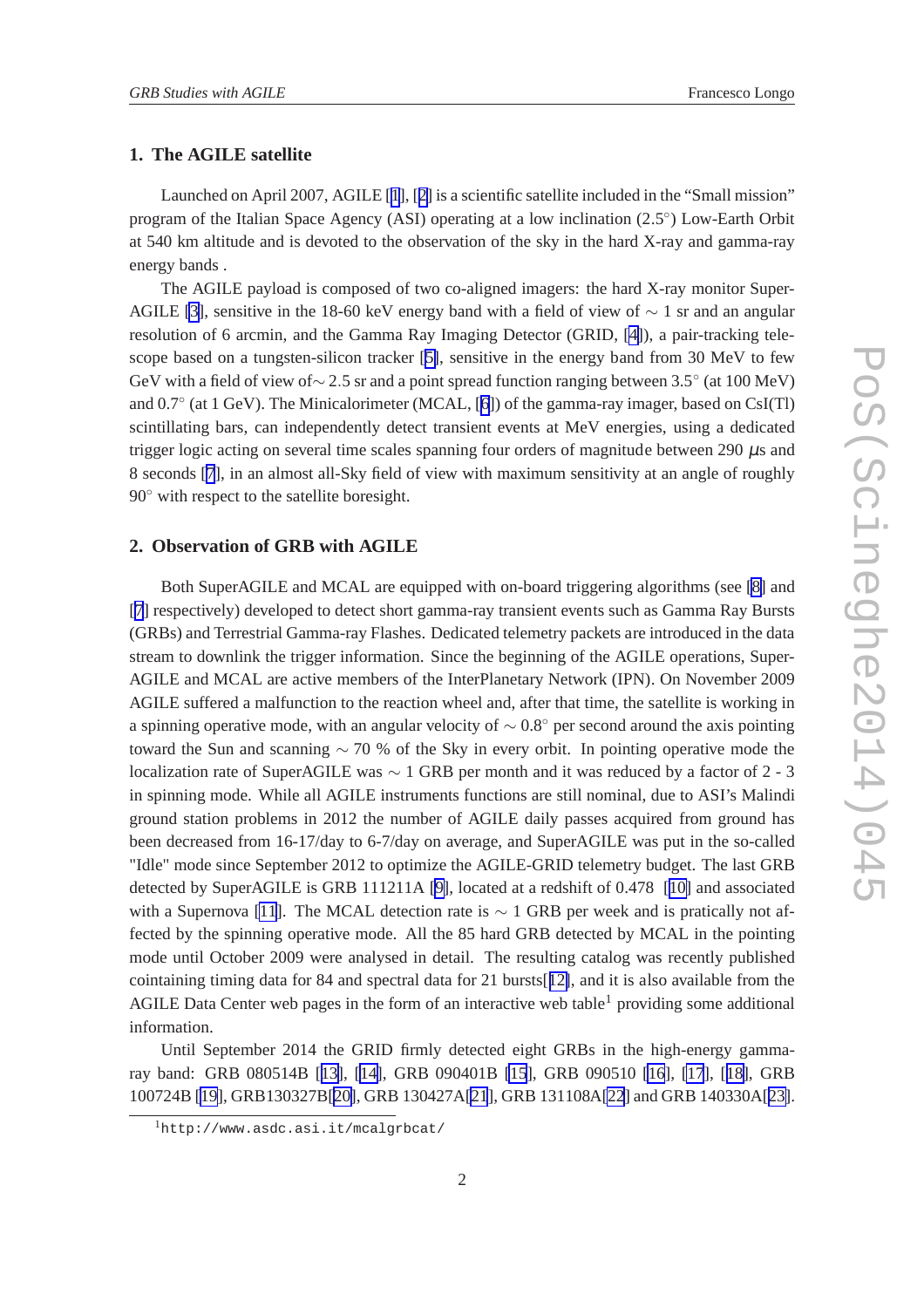Two additional GRBs (GRB 080721 and GRB 081001) showed lower significant detections in gamma-rays.

The GRB detected by AGILE-GRID show all the relevant features in the high-energy gammaray band as currently detected also by Fermi-LAT (e.g. [[24\]](#page-3-0)), such as the delayed emission with respect to lower energies as in the short GRB 090510 [[16\]](#page-3-0) where the gamma-ray emission started after 0.2 s and when the bulk of low-energy emission detected by AGILE-MCAL was ended; the presence of spectral extra-components as in the case of 131108A [[22\]](#page-3-0) where the high energy extracomponent is significantly detected during the prompt phase; the extended emission, again in the case of the remarkable short GRB 090510 [[16\]](#page-3-0) with emission extended up to  $\sim$  10 s with a temporal decay with index  $\alpha \sim -1.3$  but also in GRB 080514B and GRB 090401B, even with different characteristics, with the latter having more photons in the prompt phase differently from the former, and an example of the so called "super-long" GRB events in the case of GRB 130427A [[21, 25\]](#page-3-0) that was detected by AGILE-GRID over a period of 12 hours. Another interesting case is GRB 100724B where the low energy and the high-energy emission seem to be correlated in time, contrary to the majority of GRBs in the high-energy band[[19](#page-3-0)]. These few cases demonstrate the great variety of gamma-ray emission properties of GRBs and the need of a better understanding of the physical mechanisms generating such features.

The large field of view of the GRID allows to observe simultaneously about one fifth of the sky. Motivated by the fact that significant gamma-ray emission is observed from only a small fraction of GRBs, corresponding to few events per year, taking into account the AGILE and Fermi-LAT detections, we estimated the upper limits on the flux of GRBs within the GRID field of view between July 2007 and October 2009, localised by SuperAGILE, Swift/BAT, INTEGRAL/IBIS, Fermi/GBM and IPN. Our sample is composed of 68 bursts, of which 40 have spectral information, publicly distributed through the GCN Circulars by Konus-Wind, Suzaku/WAM and Fermi/GBM. We estimated the upper limits using a Bayesian approach and following the method proposed by [[26\]](#page-4-0) and [[27\]](#page-4-0). When available, the spectral model from the publicly available information is used to calculate the flux upper limit and to extrapolate the available flux to the energy band between 30 MeV and 3 GeV. In the other cases, we adopted for these calculations the average values measured by BATSE for the photon index of an exponential cutoff and for the high energy photon index of a Band function. We found that the calculated upper limits are constraining the extrapolation of the Band spectrum in ∼ 10% of the GRB sample[\[28](#page-4-0)]. The consequences of such constraints on the emission models allow to estimate upper limits on the bulk Lorentz factor  $\Gamma_0$  in the external shocks scenario[\[29](#page-4-0)], and to provide estimates of some of the microphysical parameters of the shocks in the internal shock scenario. A remarkable case of this behaviour is the long GRB 090618, localised by Swift [\[30\]](#page-4-0) and also by SuperAGILE (in a consistent position) and detected by the MCAL [\[31](#page-4-0)]. The GRB has a steep spectrum as measured by MCAL in the energy band between 350 keV and 100 MeV, with a photon index of -3.16 [\[31](#page-4-0)] and therefore is not detected in gamma-rays by the GRID.

Moreover, in our analysis we investigated the GRID data of the sample of GRBs within our field of view and we did not find any significant gamma-ray afterglow emission until 3600 s after trigger [[28\]](#page-4-0).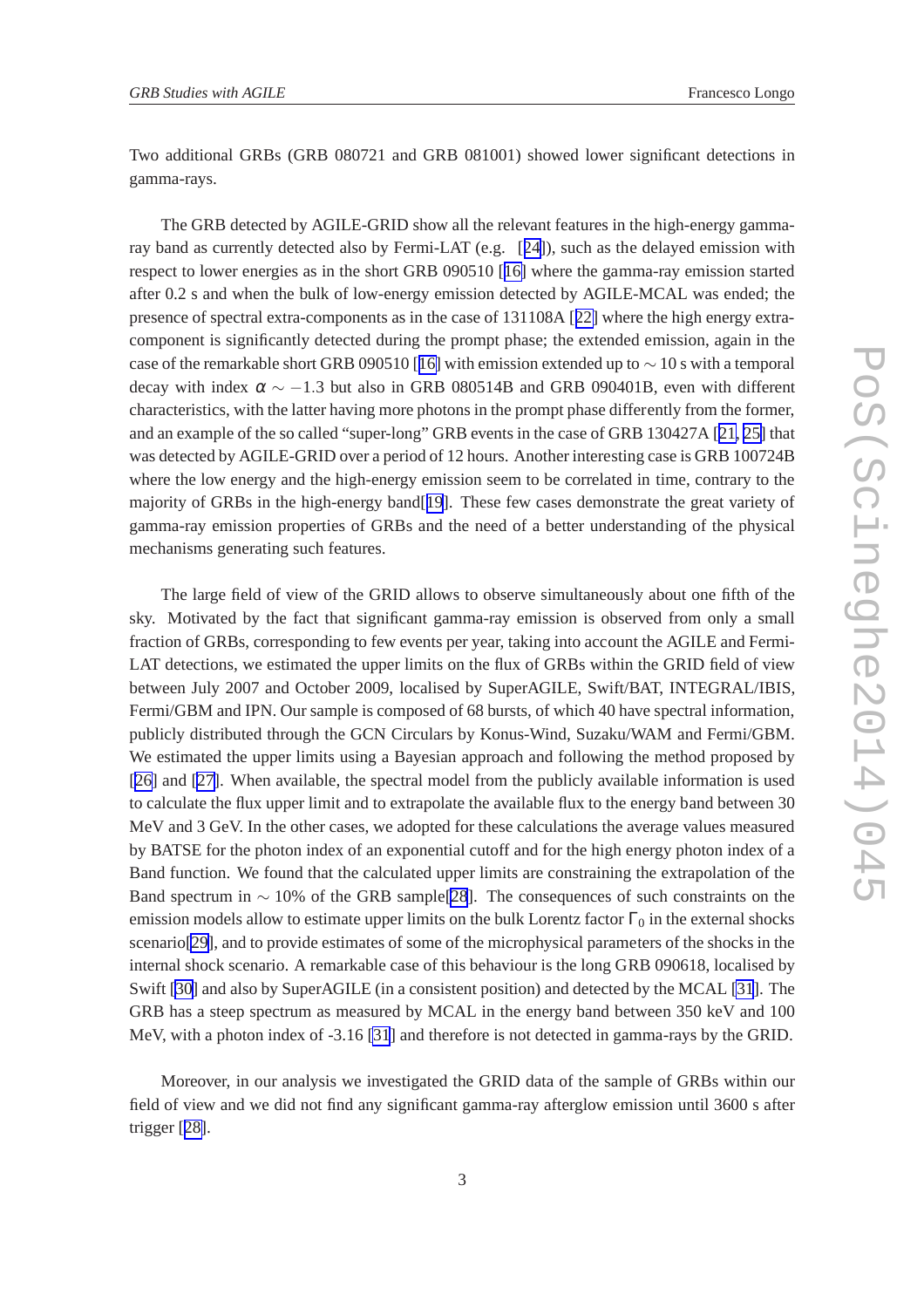### <span id="page-3-0"></span>**3. Conclusions**

The ongoing observation of GRBs with AGILE and Fermi is showing that only a small subsample of events emits in gamma rays above 30 MeV during the prompt phase. In fact, the overall detection rate taking into account both satellites is around 10 bursts per year, consistent with current estimates [[32\]](#page-4-0). Future analysis techniques or higher sensitive detectors in the energy band (10 MeV - 100 MeV) might clarify the presence of spectral cut-offs in the high-energy component of the prompt emission.

#### **References**

- [1] M. Tavani et al., *Nucl. Inst. and Meth. A*, **588**, 52 (2008)
- [2] M. Tavani et al., *A&A*, **502**, 995 (2009)
- [3] M. Feroci et al., *Nucl. Inst. and Meth. A*, **581**, 728 (2007)
- [4] M. Prest et al., *Nucl. Instr. and Meth. A*, **501**, 280 (2003)
- [5] A. Bulgarelli et al., *Nucl. Instr. and Meth. A*, **614**, 213 (2010)
- [6] C. Labanti, et al., *Nucl. Instr. and Meth. A*, **598**, 470 (2009)
- [7] F. Fuschino, et al., *Nucl. Instr. and Meth. A*, **588**, 17 (2008)
- [8] E. Del Monte et al., in *Proceedings* of SciNeGHE 2007, edited by A. Lionetto and A. Morselli, *F*rascati Physics Series, **45**, 201, (2007)
- [9] F. Lazzarotto et al., *GCN Circular*, **12666** (2011)
- [10] S. Vergani et al., *GCN Circular*, **12677** (2011)
- [11] A. de Ugarte Postigo et al., *GCN Circular*, **12802** (2011)
- [12] M. Galli et al., *A&A*, **533**, A13 (2013)
- [13] A. Giuliani et al., *A&A*, **491**, L25 (2008)
- [14] A. Rossi et al., *A&A*, **491**, L29 (2008)
- [15] E. Moretti et al., *GCN Circular*, **9069** (2009)
- [16] A. Giuliani et al., *ApJL*, **708**, L84 (2010)
- [17] M. Ackerman et al., *ApJ*, **716**, 1178 (2010)
- [18] M. De Pasquale et al., *ApJL*, **709**, L146 (2010)
- [19] E. Del Monte et al., *A&A*, **535**, A120, (2011)
- [20] F. Longo et al.,*GCN Circular*, **14344** (2013)
- [21] F. Verrecchia et al., *GCN Circular*, **14515** (2013)
- [22] A. Giuliani et al., submitted to *A&A*, (2014) [http://arxiv.org/abs/1407.0238]
- [23] C. Pittori et al.,*GCN Circular*, **16058** (2013)
- [24] M. Ackermann et al.,*A*pJS, **209**, 11 (2013)
- [25] M. Ackermann et al., *Science*, **343**, 42 (2014)